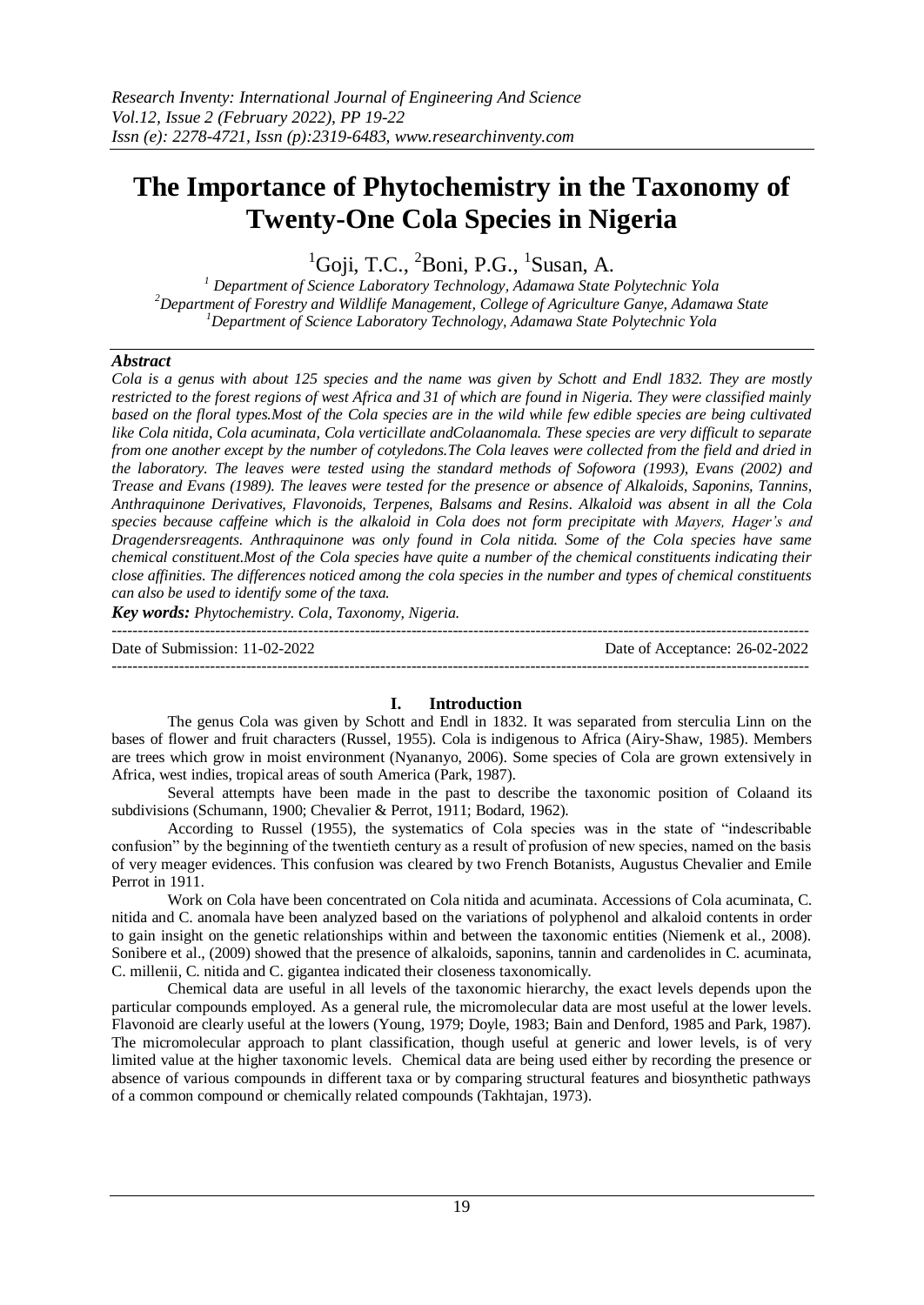# **II. Materials and Methods**

Fresh Cola leaves from the field were air dried in the herbarium laboratory for three weeks. Leaveswere ground into powder using a Nakai HR-2818 blender. Standard methods of Sofowara (1982) and Trease and Evans (1989) were used for the screening.

# **1. Extraction**

The powdered samples were macerated in redistilled mentholated spirit. Each of the extracts was suction-filled repeatedly till all the soluble compounds have been extracted which was indicated by the filtrate becoming clear. Each extract was evaporated to dryness in vacuum at  $45^{\circ}$ C. These were used to test for alkaloids, tannins and anthraquinones

## **Test for Alkaloid**

About 0.5g of each extract was stirred with 5ml of 1% aquoes hydrochloric acid in water bath. 1ml of the filtrate was treated with a few drops of Mayers reagent. Turbidity or precipitation with either of these reagents indicated the presence of alkaloids (Evans, 2002).

## **Test for Saponins (Froth Test)**

A small quantity of the powdered samples was put in a test tube and 95% ethanol was added and boiled in a water bath. The content was filtered and 2.5ml of the filtrate was added to 10ml of distilled water in a test tube, shaken vigorously for about 30 seconds and allowed to stand for more than half an hour. The appearance of honey comb froth indicated the presence of saponins (Sofowora, 1993).

## **Test for Tannins**

About 5g of each extract was stirred with 10ml of distilled water and then filtered. Few drops of 10% ferric chloride was added to the filtrate. Blue-black, green or blue-green precipitate indicate the presence of tannins (Evans, 2002).

# **Test for Anthraquinone Derivatives**

About 5g of each plant extract was shaken with 10ml of benzene in a test tube. That was filtered and 5ml of 10% ammonia solution was added to the filtrate. The mixture was shaken. The appearance of a pink, red or violet colour in the lower portion of the ammonia showed the presence of free hydroxyl-anthraquinone (Evans, 2002).

## **Test for Flavonoids (Sodium Hydroxide Test)**

About 5g of each of the powdered samples was detanned with acetone. The residue was extracted in warm water after evaporating the acetone in a water bath.

The mixture was filtered and the filtrate used for flavonoids and phenol tests. To 5ml of the detanned water extract was added 10% lead acetate solution. A yellow precipitate showed the presence of flavonoids (Segelman et al., 1971).

#### **Test for Terpenes**

About 5g of each of the powdered samples was extracted by maceration with 50ml of 95% ethyl acetate, filtered and the filtrate evaporated to dryness. The residue was dissolved in 10ml of anhydrous chloroform and then filtered. The filtrate was divided into two equal portions for sterol and terpenes tests. The first portion of the chloroform solution was mixed with 1ml acetic anhydride, followed by the addition of 1ml of concentrated sulphuric acid down the wall of the test tube to form a layer underneath. The formation of the reddish violet colour indicate the presence of terpenes (Sofowora, 1993).

#### **Test for Balsams**

Two drops of alcoholic ferric chloride solution was added to 5ml of 90% ethanol extract of the powdered samples. A dark green colour indicated the presence of balsams (Evans, 2002).

#### **Test for Resins**

15ml of petroleum ether extract was made from 0.1g of each of the powdered sample and filtered into a test tube. An equal volume of copper acetate solution was added and shaken vigorously and allowed to separate. Green coloration indicated the presence of resins. (Evans, 2002).

#### **Test for Sterols (Salkowski's Test)**

The second portion of the solution used for the test of terpenes was mixed with 2ml of concentrated carefully so that the sulphuric acid formed a layer. A reddish brown colour was form indicating the presence of a steroidal ring (Sofowora, 1993).

# **III. Results**

The twenty-one (21) Cola species were screened for the following constituents; anthraquinone derivatives, saponins, terpenes, sterols, flavonoids, resins, balsams, alkaloids and tannins as presented in the table below.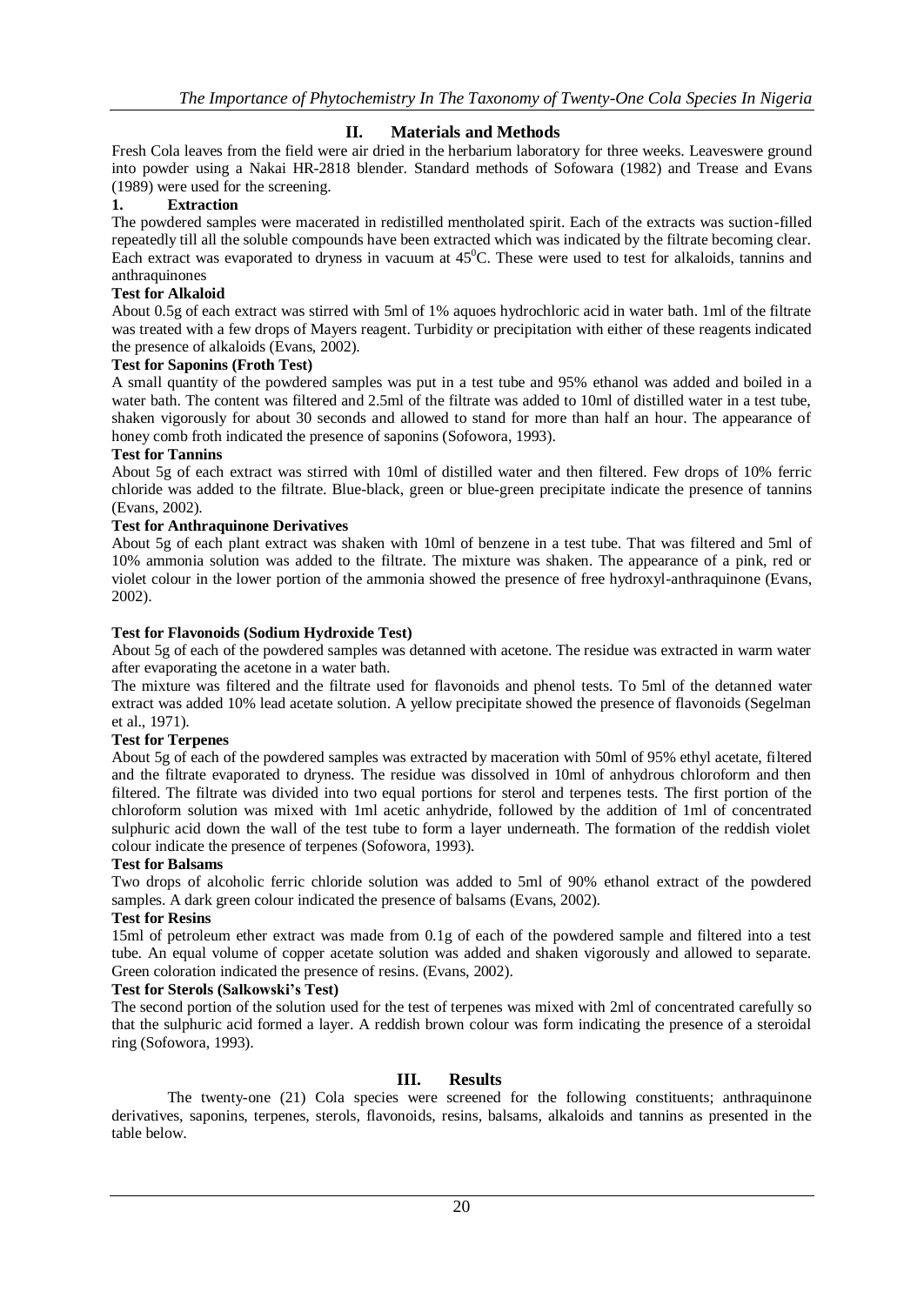Alkaloids were absent as shown in the table because caffein which is the alkaloid in Cola does not form precipitate with Mayers, Wagners, Hagers and Dragendrorffs reagents. Terpenes and sterols were present in most of the Cola species except *Colahispida, Colamegalphylla*and*Colamasupium*.

Anthraquinone was absent in all the taxa except in *Colanitiida*. Tannins were observed in *Cola rostrata*  and*Cola gigantea*. Balsams were only detected in *C. anomala, C. nitida, C. rostrata, C. laurifolia* and *C.chlamydantha*. as indicated in the table below.

The presence of saponin was recorded in *C.acuminata, C.pachycarpa, C. lepidota, C. flaviflora, C. anomala, C. laurifolia* and *C. marsupium* as presented on the table below.

Flavonoids were present in *C. auminata, C. pachycarpa, C. lepidota, C. facifolia, C. flaviflora, C. lateritia, C. megalophylla, C. chlamydontha*and *C. marsupium.* Resins were found in all the species except *C. acuminata, C. millenii, C. lepidota, C. verticilata, C. lateritia, C. digitata, C. megalophylla, C. chlamydantha*and *C. marsupium.*

| Taxa               | Anthraquinone<br>derivatives | <b>Saponin</b> | <b>Terpenes</b> | <b>Sterol</b>                    | Flavonoids       | <b>Resins</b>  | <b>Balsams</b>                   | <b>Alkaloids</b> | <b>Tannins</b> |
|--------------------|------------------------------|----------------|-----------------|----------------------------------|------------------|----------------|----------------------------------|------------------|----------------|
| C. glabra          | $\blacksquare$               | $\blacksquare$ | $+$             | $+$                              | $\ddot{}$        | $+$            | $\blacksquare$                   | $\blacksquare$   | $\blacksquare$ |
| C. acuminata       |                              | $+$            | $+$             | $\ddot{}$                        |                  |                |                                  |                  |                |
| C. pachycarpa      | $\blacksquare$               | $\blacksquare$ | $^{+}$          | $\begin{array}{c} + \end{array}$ | $+$              | $+$            |                                  |                  |                |
| C. hispida         |                              |                | ۰               | $\blacksquare$                   | $+$              | $+$            |                                  |                  |                |
| C. millenii        |                              | $+$            | $+$             | $\ddot{}$                        |                  |                |                                  |                  |                |
| C. lepidota        |                              | $+$            | $+$             | $\begin{array}{c} + \end{array}$ | -                |                |                                  |                  |                |
| C. ficifolia       |                              | $\blacksquare$ | $+$             | $\begin{array}{c} + \end{array}$ | $\boldsymbol{+}$ | $\ddot{}$      |                                  |                  |                |
| C. verticilata     |                              | $+$            | $+$             | $\ddot{}$                        |                  | $\blacksquare$ |                                  |                  |                |
| C. flaviflora      |                              | $\blacksquare$ | $+$             | $\begin{array}{c} + \end{array}$ |                  | $+$            |                                  |                  |                |
| C. lateritia       |                              | $+$            | $+$             | $\begin{array}{c} + \end{array}$ | $+$              |                |                                  |                  |                |
| C. nigerica        |                              | $\blacksquare$ | $+$             | $\begin{array}{c} + \end{array}$ | $+$              | $+$            | ۰                                |                  |                |
| C. anomala         |                              |                | $+$             | $\begin{array}{c} + \end{array}$ | $+$              | $+$            | $\begin{array}{c} + \end{array}$ |                  |                |
| C. digitata        |                              |                | $+$             | $\ddot{}$                        | $+$              | $\blacksquare$ |                                  |                  |                |
| C. heterophylla    | $\blacksquare$               |                | $+$             | $\begin{array}{c} + \end{array}$ | $+$              | $+$            | $\blacksquare$                   |                  |                |
| C. nitida          | $+$                          |                | $+$             | $\begin{array}{c} + \end{array}$ | $+$              | $+$            | $+$                              |                  |                |
| C. rostrata        |                              |                | $+$             | $\begin{array}{c} + \end{array}$ | $+$              | $+$            | $+$                              |                  | $+$            |
| C. megalophylla    | $\blacksquare$               |                | $\blacksquare$  | $\blacksquare$                   | $\blacksquare$   | $\blacksquare$ | ٠                                |                  |                |
| C. gigantea        |                              |                | $+$             | $^{+}$                           | $+$              |                |                                  |                  | $^{+}$         |
| C. laurifolia      |                              | $+$            | $+$             | $\ddot{}$                        | $+$              | $+$            | $+$                              |                  |                |
| C.<br>chlamydantha |                              | $\blacksquare$ | $+$             | $\begin{array}{c} + \end{array}$ |                  | $\blacksquare$ | $+$                              |                  |                |
| C. marsupium       |                              | $+$            |                 |                                  |                  |                |                                  |                  |                |

**PHYTOCHEMICAL CHARACTERS OF SEVENTEEN COLA SPECIES**

**+ = Present** 

- **= Absent**

## IV. **Discussion**

The results of the investigations into the chemical constituents of the twenty-oneCola species revealed that they can be of good taxonomic importance. Although some of the Cola species have the same chemical constituents but some have distinctive elements that can clearly distinguish them from others.

Cola nitida which cannot be clearly separated from *Cola acuminata, Colaanomala*and*Colaverticillata* morphologically or on the field is the only species that showed the presence of anthraquinone.

*Cola gigantea* and*Colarostrota* showed close affinity to each other but the former has resins and balsam which are absent in the later.

Most of the Cola species contain terpenes, sterols and flavonoids which is an indication that the taxa have close affinities to each other. The blEndlng characters of the Cola species is a reason for them to be under